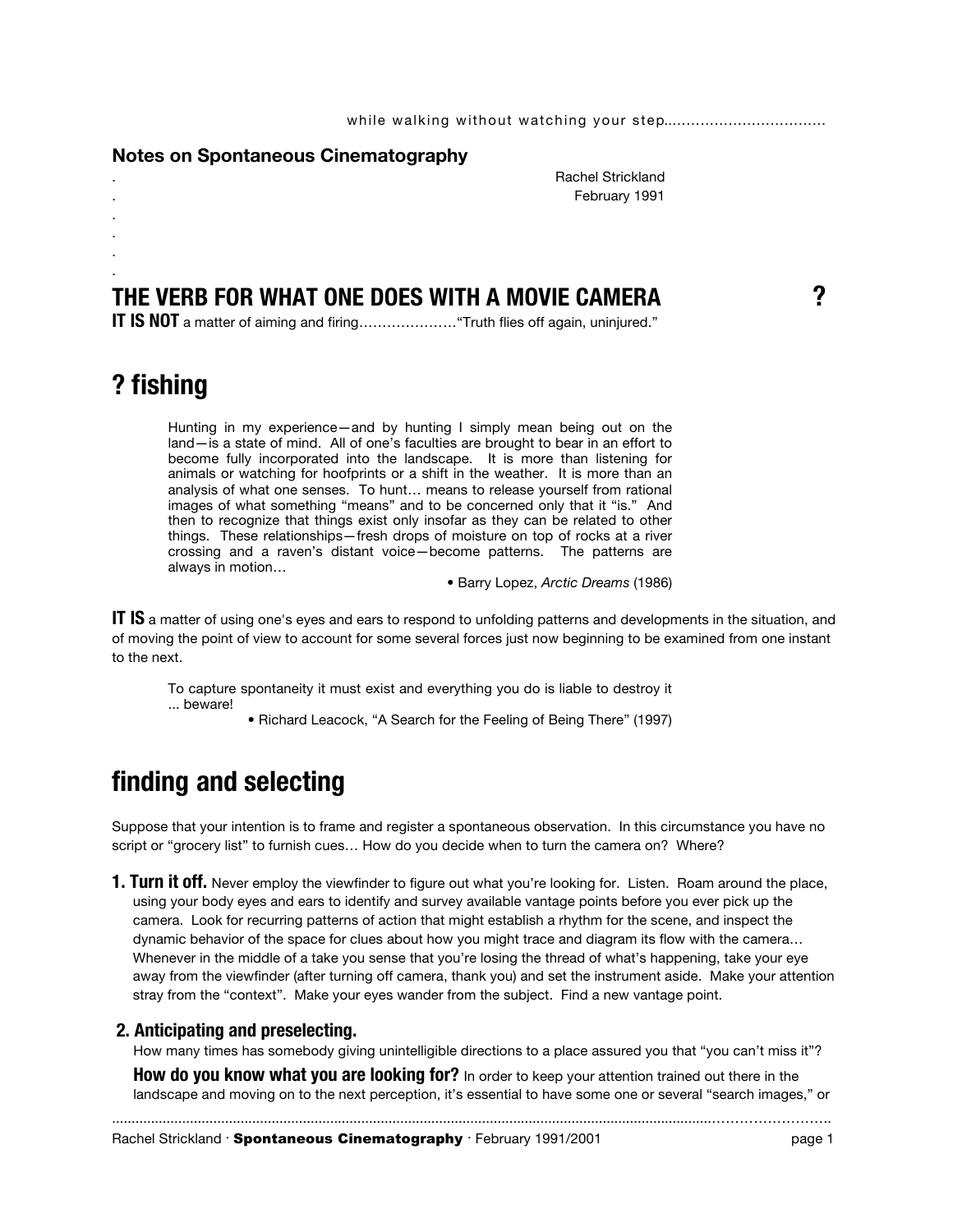else the diagram of a simple sequence in mind. The hardest and most important discipline is waiting intently and attentively for the moment when something clicks. When that moment does occur, you can't miss it. Frequently such a moment has just passed just when you detect that you just missed recording it, yet don't succumb to suffering a delusion that you would have captured it if you had only left the camera running.

- **3. Establishing shot(s)?** It's a good idea to apprehend what would be a general purpose "establishing shot". Traditionally this is a static frame that takes in the "whole" scene (TV news crews like to embellish it with a slow zoom), but you might have better sense to coax our curiosity with a periscopic move that lets the space unfold, or an articulated probe which traces invisible lines of force, or an approach that discloses the experiential sense of entering this place.
- **4. Point of view.** Discover/invent/develop **as many of these as possible.** Keep in mind that each vantage point wants to be attributed to some sentient entity that lives and breathes and assumes a presence in the scene. "Subjective" and "objective" views are explicit conventions in film (without regard to what might be going on in anyone's mind), and cutting on a look (as Jean-Luc Godard has observed) is almost the very definition of montage. Don't hesitate to entertain the viewpoint of a paperweight, or of a fly crawling on the ceiling (especially if you also manage to get a picture of the fly), or of an "eye which would be among things" that Dziga Vertov strived to exercise.

## **composing**

Knowing just how long one can make a scene last is already montage, just as thinking about transitions is part of the problem of shooting. • Jean-Luc Godard, "Montage mon bon souci" (1956)

Early in its history the cinema discovered the possibility of *calling* attention to persons and parts of persons and objects; but it is equally a possibility of the medium not to call attention to them but, rather, to let the world happen, to let its parts draw attention to themselves according to their natural weight. This possibility is less explored than its opposite.

• Stanley Cavell, *The World Viewed* (1971)

**5. The camera is not your garden hose.** It is usually a good idea to avoid the meandering point of view that results from not knowing what you're looking for (revert to rule **1. turn the camera off).**

However, if it is your intention to represent what a garden hose can "see," do remember to record a view of the hose's reaction. Images of noisy sound sources—such as an electric fan or that pile driver in the lot next door in the event that you cannot silence them, may similarly be valuable to collect.

**6. Periscopic perception.** Dispel any preconception that a camera's movement might somehow replicate the dynamics of human vision. A zoom, for example, is an optical maneuver that natural eyes do not perform. Try it. Our eyes are fitted with prime lenses, of fixed focal length. Rather than adjusting the field of view by zooming in or out, we vary our perspective by moving our bodies in the world. In a second unnatural test, pretend that your head is a camera mounted to a tripod, and try making your eyes perform a smooth pan. With human visual acuity limited to about 1/60th of a degree (which amounts to 0.07 inches at 20 feet), our eyes construct the image of a whole scene a bit at a time, by moving themselves in their sockets through a succession of rapid jumps and fixations.

Compared with human vision that is surrounded by the scene, regard a video camera as more of a framing device. Surveying and composing space with a camera is like trying to accumulate an impression of the whole situation while you are holed up in a submarine looking through a periscope.

..........................................................................................................................................................……………………..